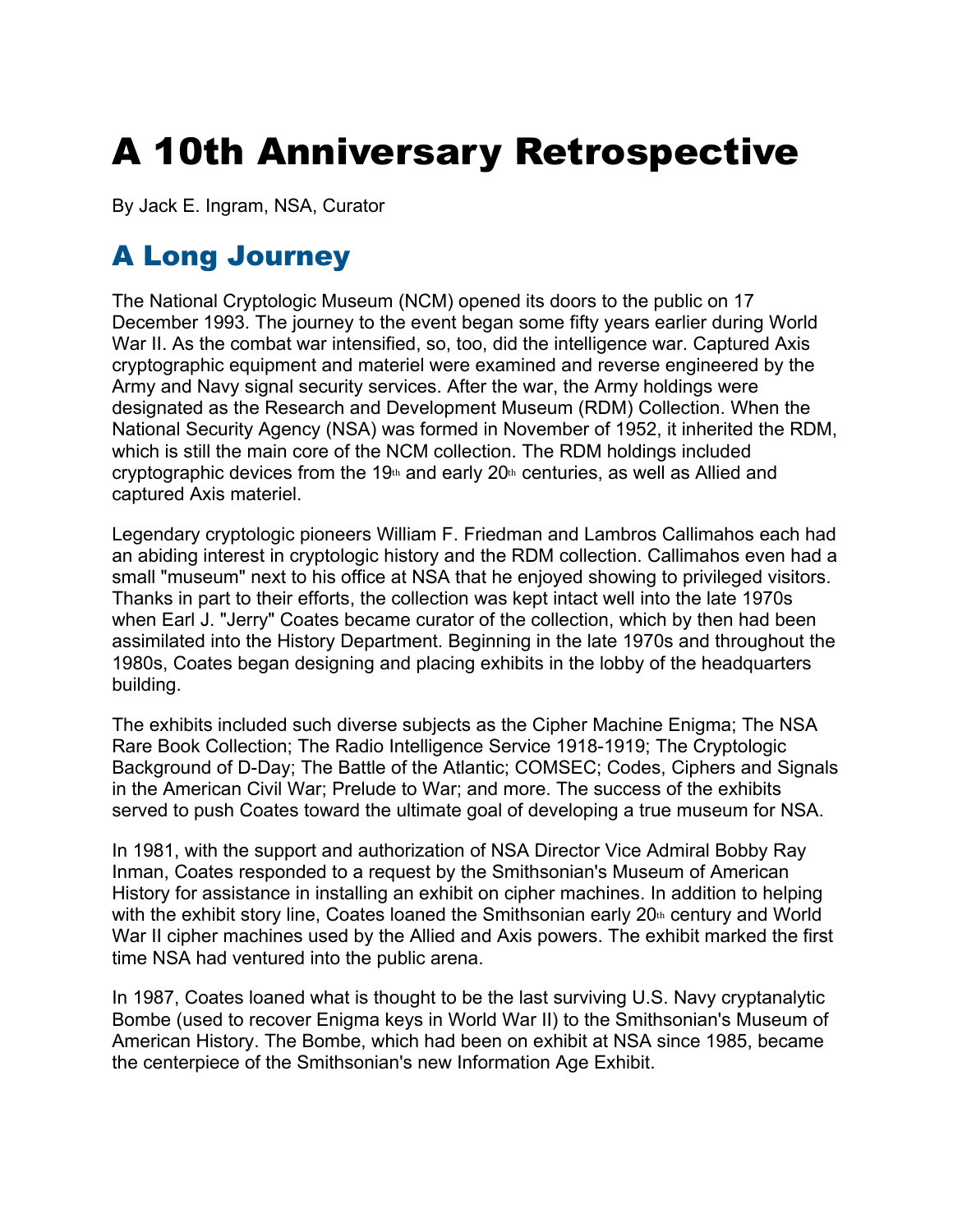In November 1989, NSA Director Vice Admiral William O. Studeman established the Center for Cryptologic History (CCH), moving the History Department out of the Office of Archives and History and making it a part of the NSA Directorate. The first director of the CCH was David W. Gaddy. Gaddy shared Coates' desire to open a museum within the Agency combining classified and unclassified exhibits for the education and enjoyment of NSA employees and distinguished visitors.

Although the CCH flourished under Gaddy, due to operational needs no suitable space could be located for a museum within the NSA complex. Then a fortuitous event occurred. In May of 1990, NSA purchased the old Colony 7 Motel, located adjacent to NSA at the intersection of the Baltimore-Washington Parkway (295) and MD Route 32. The motel consisted of a one-story office, restaurant, and dinner theater building; and four two-story lodging facilities. The NSA Senior Facilities Council entertained a number of proposals for use of the complex; a proposal by the CCH to establish a museum was merely one idea among many.

Admiral Studeman then made another key contribution when, during a speech to the Baltimore-Washington Corridor Chamber of Commerce in June 1990, he made off-thecuff remarks about the possibility of using Colony 7 as a museum. The audience, composed of state and county officials and business leaders, was excited by this idea. The Chamber followed up with a letter pointing out the advantages of a museum and promising support.

The public surfacing of the concept obliged NSA leadership to take it seriously. David Gaddy persisted in arguing its importance to NSA. In his view, the museum would not be simply a display of "ancient history," but one that served the educational needs of the day, and presented "an idea of the challenges for the future."

On 4 September 1990, the Senior Facilities Council accepted a series of goals in regard to a museum at the Colony 7 facility. A working group was charged with ironing out the details of funding, staffing, access, operation, and parking. Since the Colony 7 complex would not be secured for storage of classified material, the museum would have to be unclassified. It was a short step from that concept to accepting the idea that the public could and should be admitted.

The museum would be located in what had formerly been the restaurant area of the large one-story building. The rest of the building would be configured into four large classrooms for unclassified courses and meetings. Renovations of the building were to begin in the fall of 1991 and would not be completed until the spring of 1993.

## The Museum Becomes a Reality

In the late summer of 1991, Jerry Coates moved into an old motel room set up as an office in one of the two-story buildings near the "museum building" to begin planning exhibits for the museum, but he would need help. When David Gaddy asked him whom he would like as his assistant, Coates asked that I be offered the position of assistant curator.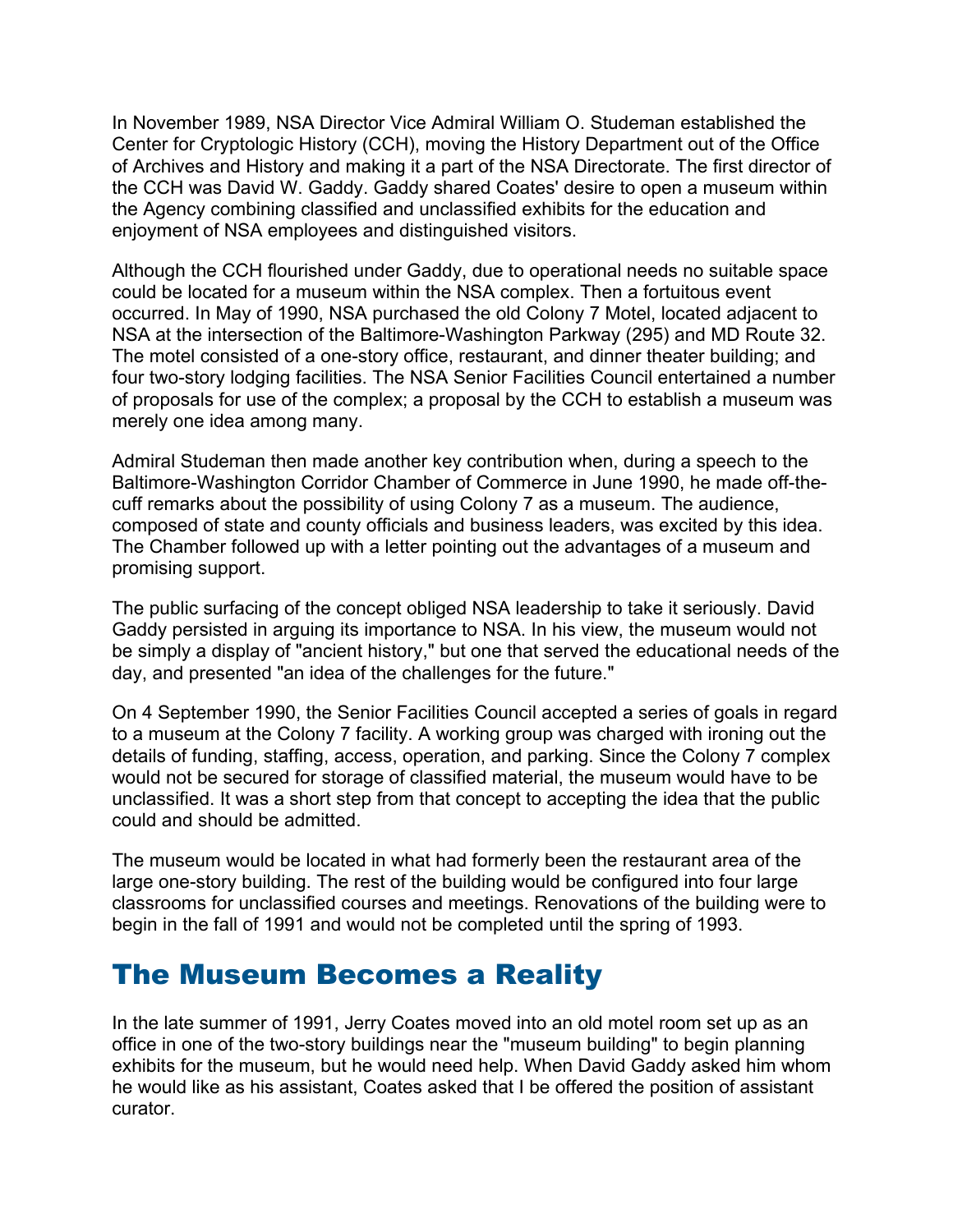A lifelong history buff with previous graphic arts experience, I was at the time assigned as a senior instructor in the National Cryptologic School (NCS). I had gained a good reputation through my lectures in cryptologic history and other subjects to NCS classes and elsewhere, but I was ready for a change and a new challenge. Gaddy offered me the position in August 1991, explaining that the Office of the Secretary of Defense had endorsed the museum. I readily accepted his offer, joined the CCH, and moved into the converted office with Coates in November 1991. For about eighteen months, while the building's interior was gutted and reconfigured, Jerry and I made plans and dreamed dreams about what to include in our new museum. One burning question was what to name the museum. Several unacceptable suggestions were received, including "Codes R Us." Eventually, I had the idea that the "National " Security Agency should name its museum the "National" Cryptologic Museum, as we were after all a national-level agency and cryptology was our business. Since no one objected, Coates and I just used the name and it stuck.

Our task was a daunting one. We were to build a museum without a procurement budget. Other than our salaries and facility support, we really had no funding. The graphics support would come from the main NSA Graphics Department at no cost to us; however, we needed exhibit cases in order to both display and protect our artifacts. Fortunately, Jerry made a phone call to a friend at the Smithsonian at just the right time. The Museum of African Art had some used exhibit cases to give away, and we were the first to ask for them. All we had to do was select the ones we wanted (we took them all) and move them ourselves, which we managed to do in fairly short order. In addition, the Historical Electronics Museum in Linthicum, Maryland, gave us three large cases. After some minor repairs, the cases were ready, and we were all set to begin designing and installing exhibits.

By mid-April 1993, the museum building was completed, and two members of the NSA Graphics Display Team moved in with Coates and me. Arthur Green and Douglas Parks proved to be masters of their trade, and the four of us made rapid progress in turning our ideas into reality. The exhibits were fabricated on sheets of plywood supported by sawhorses set up in what had been the motel kitchen. Occasionally globs of grease would fall out of the old exhaust fans and onto our work in progress.

While the four of us designed, fabricated, and put in exhibits, another man cleaned and restored the old cipher machines we were going to display. His name was Joel Atwood, and he was a gem. Joel had many years of experience restoring old toy trains and building model railroads. He managed to keep one step ahead of us during the three months it took to complete the initial exhibits. Joel stayed on as part of the NCM staff until his retirement in January 1994.

The National Cryptologic Museum opened on 13 July 1993. Initially the museum was open only to NSA employees and their families as well as other members of the intelligence community. This gave us time to get used to giving small tours and answering questions from employee family members, which would of course be much the same as the ones we would later get from the general public. We also used the first few months to fine-tune our exhibits.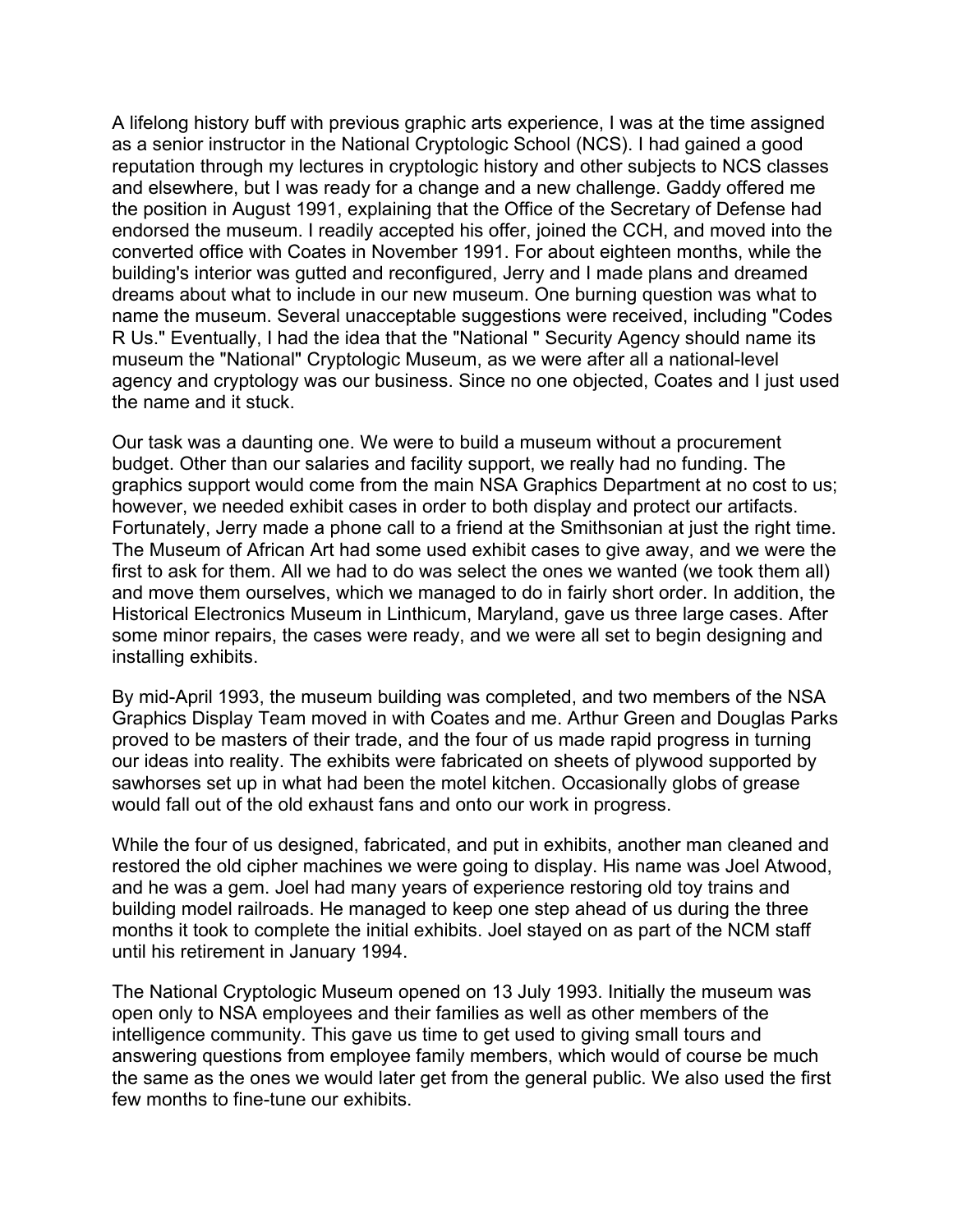Finally, on 17 December 1993 the museum opened its doors to the general public. By that I mean we were now open to virtually anyone from anywhere. A small reception was held that evening with some Baltimore-Washington Corridor Chamber of Commerce, Fort Meade, and Smithsonian officials in attendance. There was no press release on the event; therefore, the public did not really know we were open. After all, NSA was known as "No Such Agency," and the Agency was really just beginning to feel its way in the public affairs arena. That would change with the opening of the NCM, and sooner than anyone would have thought.

The public first found out about the NCM thanks to the *Washington Post*. Post staff writer Ken Ringle had learned about the museum from David Kahn, author of the groundbreaking book *The Codebreakers*. Ringle's article, entitled "Only Sleuths Can Find This Museum," appeared in the Post on Monday, 24 January 1994. It filled the entire bottom half of the front page. The article included a photograph of the curator, Jerry Coates, looking much like a college professor, standing next to a WWII cipher machine. Ringle's article was complimentary while poking some fun at us at the same time. In his last paragraph he wrote, "Some at NSA say you can reach [the museum] at 301-688- 5849. Others at NSA deny that number exists." Of course the article was syndicated throughout the nation, and beginning at about 8:00 that morning our telephone rang every five minutes for the next several days. The word was out! The tempo picked up quickly with visitors beginning to walk in and people calling to schedule tours. We were definitely open, and a big change was just around the corner.

## A New Curator and Uncharted Waters

On Friday, 28 January 1994, Jerry Coates retired, and I became curator of the NCM. This had been the plan all along, but the timing was about a year sooner than I had expected. Nevertheless, I was in the hot seat, and it was getting warmer every day. Jerry and I always knew the museum would be a success, but we did not anticipate how quickly that success would come about. Over the first six months, we had several thousand visitors, and I personally gave dozens of tours, with David Hatch, the new chief of the CCH, lending a hand when needed. Our first scheduled public tour was for the "Sisters in Crime," a club for local mystery writers. They were a lot of fun and gave me a great coffee cup in appreciation for the tour.

With the retirement of both Jerry Coates and Joel Atwood, Larry Sharp came on board in February 1994, and John Hultstrand joined me as assistant curator in June. Larry was a militaria and equipment expert and a good armchair historian. John helped by taking on many of the public tours and other time-consuming functions of NCM operations.

With authorization from DoD, in the spring and summer of 1994, I began to draw in retired NSA personnel as museum volunteers. The volunteers provide tours for our visitors, assist in the NCM library, and help organize and catalog our ever-growing collection. Some of the volunteers are former coworkers and friends while others are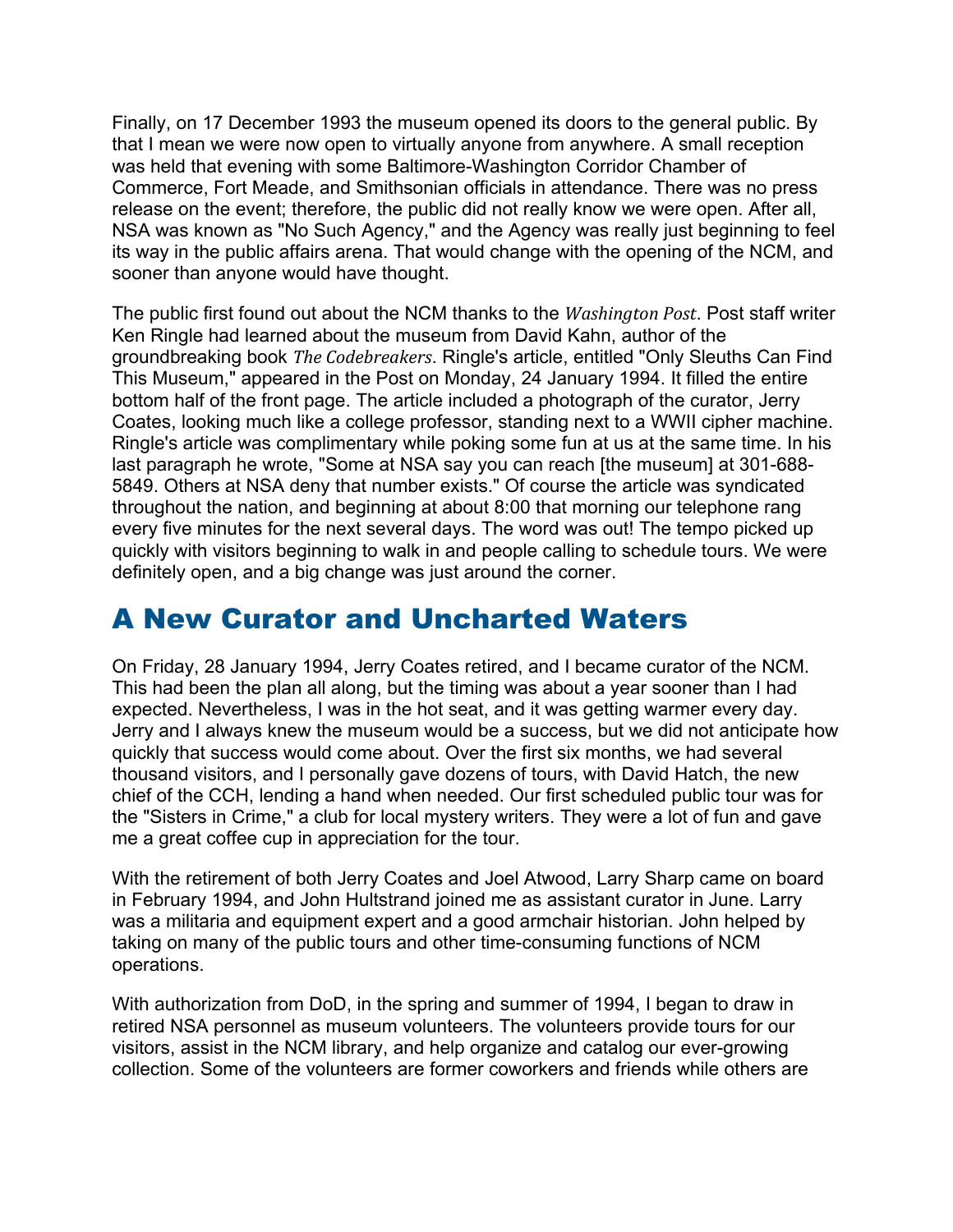people who answered our plea for help. The volunteer program has been critical to the success of the museum.

We also began to develop a more aggressive loan program during this period. Federal and private museums often need cryptologic items for short- and long-term loan. A good example is the U-505 captured during WWII, which is on permanent exhibit at the Museum of Science and Industry in Chicago. They have on loan from us the Enigma machine that was actually used on the U-505. At present, we have approximately twenty Enigmas and many other items on loan in about a dozen locations.

The real shock to us all was the unprecedented media attention generated by the Washington Post article. In February 1994, FOX 5 News of Washington, DC, became the first TV crew to tape "inside NSA." They videotaped me giving a short tour and then sitting down to answer some questions for the 10 O'clock News. What the people watching on TV that night did not see were Judith Emmel, chief of the NSA Public Affairs Office (PAO), and my boss, Dave Hatch, standing about two feet off camera waiting to intercede if needed. The entire session went fine, and the FOX 5 coverage that night was positive for the museum, but, more importantly, it was very positive for NSA.

It was surrealistic, to say the least, to find myself appearing on television after a lifetime of working at NSA in almost complete anonymity outside of family and a few close friends. The FOX 5 interview was the beginning of an adventure that would eventually transform the NCM into a "world class museum" and bring unprecedented, favorable media coverage to both the museum and NSA.

Over the next few months, we were inundated with requests to film exhibits and to interview me at the museum. The requests were from television stations and networks ranging from the local Baltimore network affiliates to ABC for their D-Day special, and film crews from Canada, Germany, France, Spain, and Japan. We also had major radio attention, including National Public Radio and the CBS program "The Osgood File." These programs were all great publicity for the NCM and treated NSA in a favorable light.

The print media was not to be left behind, as many large and small newspapers and periodicals came to do interviews and photo shoots. These included *The Wall Street Journal*, *The Washington Times*, and other U.S. papers, as well as European publications such as *Die Zeit* and *Paris Match*. A very interesting aspect of the print media reporters was how they usually arrived with an ax to grind or an attitude of mistrust towards NSA. You would have thought we all had horns by the look of them when they first arrived. However, by the time the interviews were over, they had come to realize we were not what they perceived us to be and went on to write very favorable articles on the Agency and the NCM. This, in turn, gave me much personal satisfaction in the knowledge that we were breaking new ground in lessening some of the mistrust and anti-NSA bias of the media. Fortunately, this trend has continued to the present day.

Over the years, media attention has remained high with dozens of film crews and reporters from around the world visiting the museum. My personal favorite of the many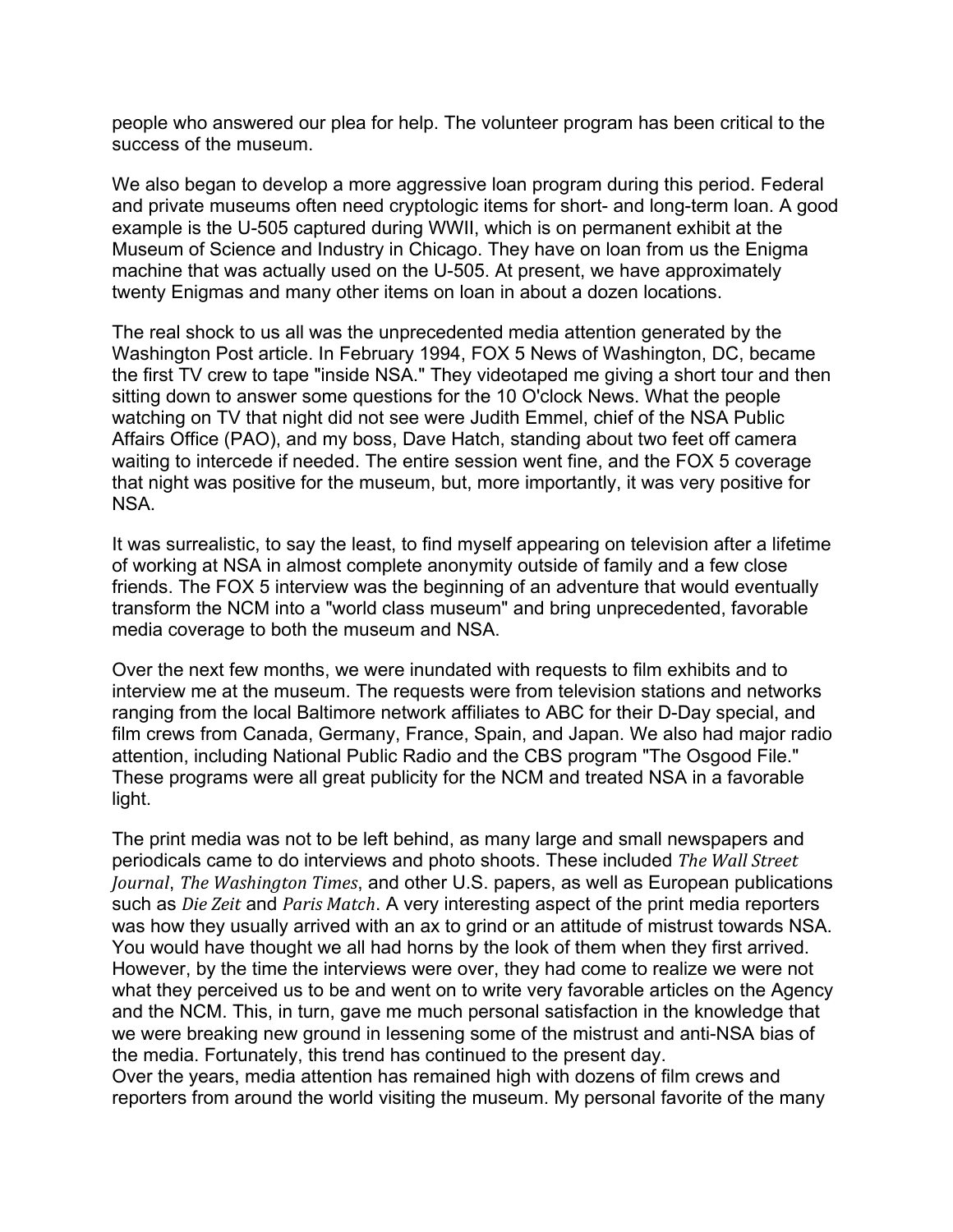television productions, as well as one of the most positive for NSA, is the History Channel's "History's Mysteries" program. The one-hour program was filmed in August 2000 and was first aired in January 2001. Entitled "NSA: America's Most Secret Agency," it was an excellent mix of historical cryptologic success stories, present-day operations, and the value and need for NSA today. The people interviewed ranged from the NSA Historian, Dave Hatch, a few retired NSA officials, and me, to our present leadership including current director Lieutenant General Michael V. Hayden, USAF. Also appearing on camera was well-known author James Bamford, author of two books on NSA, *The Puzzle Palace* and *Body of Secrets*.

#### Visitors Famous and Infamous

Throughout 1994 and into 1996, we put in a few more exhibits as we moved into one of the classrooms just off our entrance hall. I had an interactive STU-III secure phone set up (using test key) in the room for visitors to experience using a "scramble phone." These didn't last long, as they were not childproof. However, while they were in operation, we had a visit from a Russian Army general in uniform, Lt. Gen. Ivan Milkuan, Chief Russian Army Personnel Directorate. We had a photographer covering the visit, and later on a photograph of the general speaking on a STU-III caused much consternation when shown to the Deputy Director for Information Security. Upon leaving, the general presented us with a documented piece of Francis Gary Powers' U-2, which had been shot down over the Soviet Union on 1 May 1960.

Another unique visitor in those early years was former KGB General Victor Ivankov, the last director of the KGB. Ivankov is now a capitalist running his own security firm in Moscow. Exxon Oil was a client, and an Exxon official set up and accompanied him on the tour of the NCM. At the time, we had a small exhibit on the KGB museum in Moscow, featuring a photograph of Lubyanka Prison, the former headquarters of the KGB. General Ivankov delighted in pointing out the window of the office from which he ran the KGB. The general's English was rather poor, but he was accompanied by one of his former colonels, who spoke excellent English and was a fine interpreter.

In 1994, the eminent astronomer Carl Sagan paid a short visit after giving a presentation inside the Agency. He had only about fifteen minutes to spare, but he spent ten of those minutes playing with our hands-on World War II-vintage Enigma cipher machine. I think he was amazed that he could not predict the outcome of the cipher text. Nevertheless, he thoroughly enjoyed himself and entertained us as well.

I fondly recall the day in early 1998 when Tom Rowlett, the son of Frank Rowlett (who led the team that solved the Japanese Purple Machine in 1940), walked into my office with a gift from his father. With a big smile on his face, Tom handed me a small box containing an old solenoid switch, saying, "Pop said you would know what this is." The solenoid switch had been used in the original Purple Analog. The machine that solved Japanese diplomatic messages would not function properly until the team's electrical engineer, Leo Rosen, wired this fifteen-cent switch into the circuitry. I could not have been more surprised. I had spoken with Frank Rowlett on the telephone numerous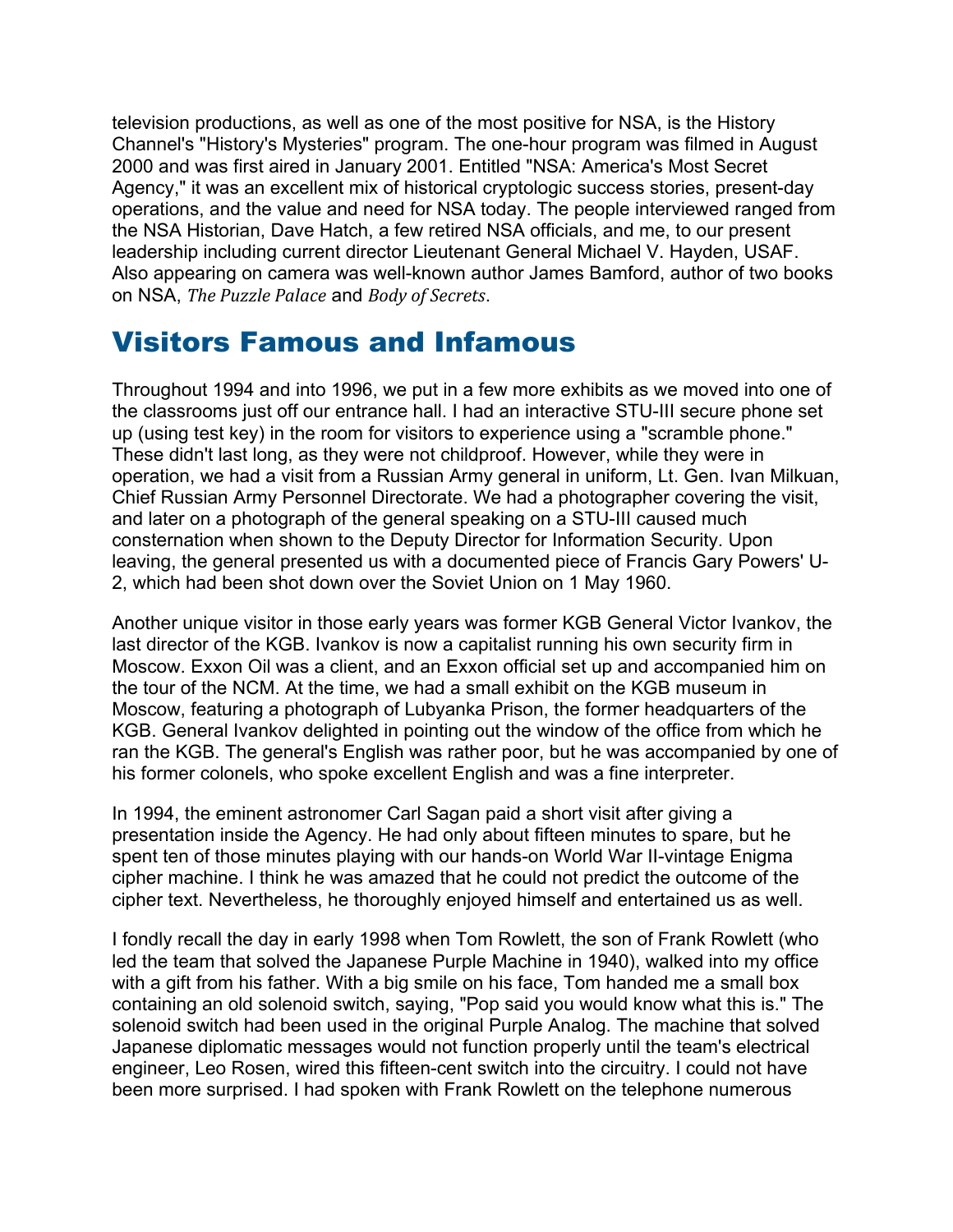times, and he had visited the museum for a private tour in 1997. Frank had never mentioned to me that he still had the little switch, which had just become an invaluable piece of our collection. Sadly, America lost one of its truly great cryptologic giants when ninety-year-old Frank Rowlett passed away a few months later in June of 1998.

Of the many famous and distinguished visitors, we have had at the NCM, my personal favorite is Apollo 13 Command Astronaut James Lovell. The NSA Deputy Chief Scientist accompanied him and had set up a thirty-minute tour before he was to meet with the Director, Admiral McConnell. Lovell was unassuming and friendly, articulate and inquisitive. In fact, he was so interested and had so many questions that he stayed longer than planned and was late for his meeting with the director. As he was leaving, he graciously signed a handful of museum brochures for the staff. This was the only time I have ever been moved to make such a request of a visitor.

#### Renaissance

By 1996, the museum was out of space for new exhibits and was badly in need of repairs and further renovations. The entrance road and parking lot were crumbling, and we still needed road signs pointing the way to the museum. When visitors did find us, they were greeted by a building surrounded by an eight-foot fence topped with barbed wire. The thirty- five-year-old restrooms were in poor condition and in need of a major overhaul. All things considered, the NCM was not very appealing or visitor friendly. Since we still had no real budget, my requests for the many needed improvements fell on deaf ears. It was quite discouraging.

All this changed when, in March of 1996, Lieutenant General Kenneth A. Minihan, USAF, became the fourteenth director of the National Security Agency (DIRNSA). General Minihan liked museums, and when told NSA already had a museum, he is reputed to have noted, "But it has to pass the Minihan test!" It was not long before he came over to see our museum, accompanied by the Deputy Director for Support Services (DDS). CCH chief Dave Hatch and I were prepared to give a short tour of the museum, but instead Minihan walked throughout the building with us in his wake. He asked questions and made comments for about fifteen minutes and then began giving orders. General Minihan said he "wanted a 21<sup>st</sup>-century museum," and wanted the needed repairs and renovations completed quickly. He told us he was going to begin holding evening receptions and dinners in the museum, and the first one would be in six weeks. Before leaving he turned to me and, putting his finger on my stomach, said, "You now own the whole building." My mouth fell open in disbelief, so he repeated his statement, adding that he wanted a three-year expansion plan from Dr. Hatch and me in thirty days. Upon returning to his office, the DDS issued an e-mail to his chain of command stating, in effect, "General Minihan and I have just toured the museum. The Director wants needed improvements made to the museum facility. Dave Hatch and Jack Ingram are speaking for the director in this matter, and I expect full support and cooperation to be given to them." Salvation was at hand!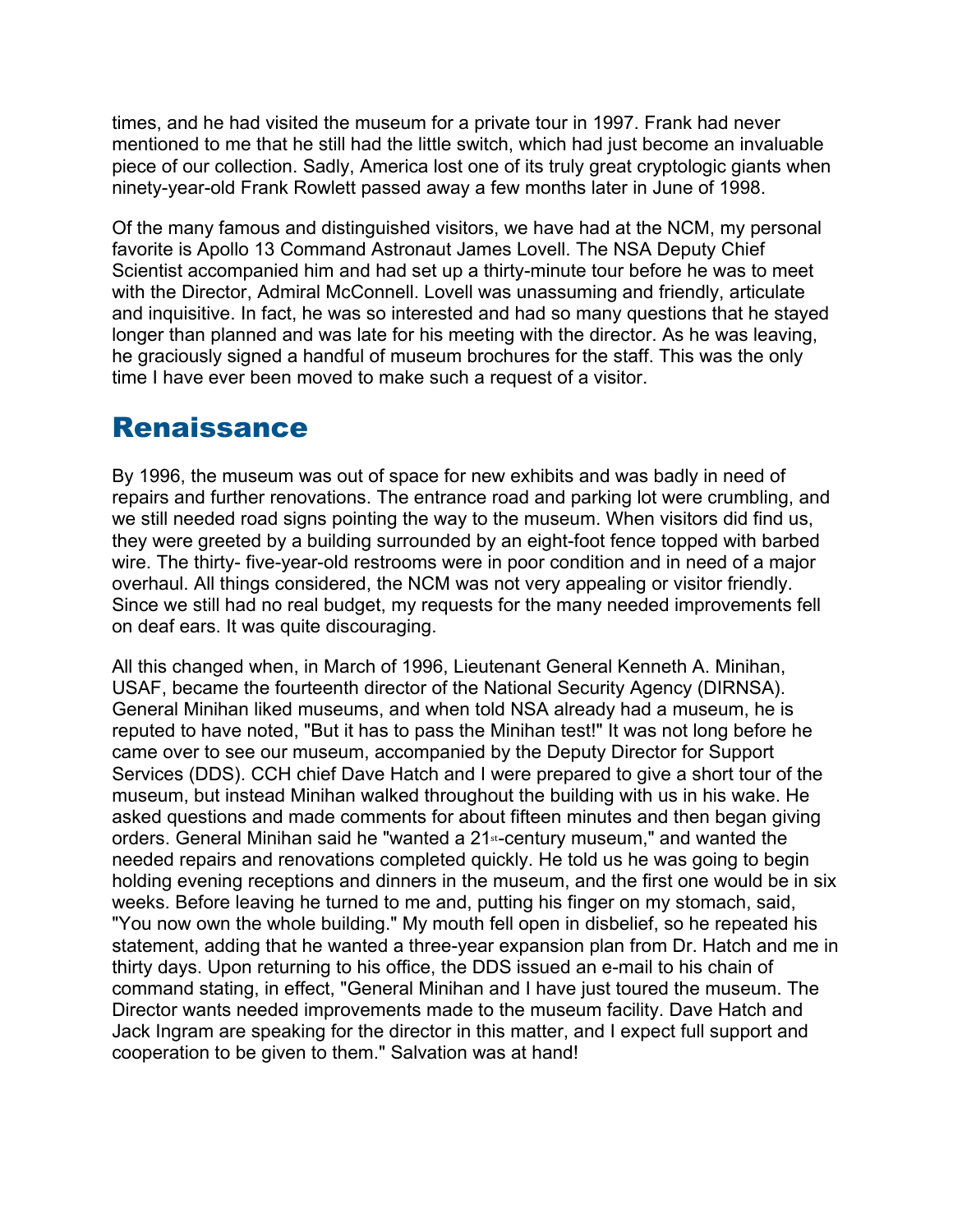Thanks to General Minihan's interest and support, I began getting phone calls and visits from facility managers asking what I needed and in what priority. The needed improvements to the museum building were taken care of in a few weeks, including an overhaul of the heating and air-conditioning system. Within a few more weeks, the road and parking lot were resurfaced. The fence was removed, trees were planted along the entrance road, and several large museum signs were placed on roads leading to the museum.

During the summer and fall of 1996, the Director and other Agency officials hosted about a dozen evening dinners and social events. Normally, a short tour would be provided to the guests tailored to their particular areas of interest. Over the succeeding years, the popularity of these events has continued to increase, with an average of forty evening events held at the NCM each year.

In the summer of 1996, General Minihan gave his support to retired Air Force Major General John E. Morrison, a former NSA Deputy Director for Operations (DDO) and the "founding father" of the National SIGINT [now Security] Operations Center (NSOC), for his proposal to form the National Cryptologic Museum Foundation (NCMF). That year, the NCMF became a reality with General Morrison as president and a supporting cast drawn from among the most distinguished former senior officials of NSA. The NCMF supports the museum in many ways, such as purchasing artifacts for the collection and books for the library, sponsoring special programs at the museum, and providing funding for the Acoustiguide self-guided tour system. The ultimate goal of the NCMF is to fund and build a large, new museum and turn it over to NSA.

With more space available, I soon began putting in new exhibits as well as expanding some of the original ones. In 1996, the five-ton U.S. Navy cryptanalytic Bombe (an early predecessor of the computer) was recalled from the Smithsonian and added to the popular Enigma exhibit. The Bombe (the last of 121 manufactured) had been used to solve Enigma keys during the Battle of the Atlantic and is a critical part of our cryptologic history. I had grown weary of telling our visitors they would have to go to the Smithsonian to see it; it was now home where it belonged.

A museum gift shop operated by the NSA Civilian Welfare Fund using non-appropriated funds was opened in 1997. The shop, which offers NSA logo shirts, hats, coffee cups, and pens, as well as related books and posters, is immensely popular with our visitors. The shop also generates funds used to purchase items for the museum collections.

In September 1997, an exhibit on aerial reconnaissance missions and losses was installed in conjunction with the opening of National Vigilance Park, located within walking distance of the museum. Vigilance Park opened with the installation of a refurbished C-130 replicating the one shot down over Soviet Armenia in September 1958, an event resulting in the death of all seventeen crewmen. In May of 1998, an Army RU-8D was placed in the park to commemorate the Army's aerial reconnaissance activities during the Vietnam War.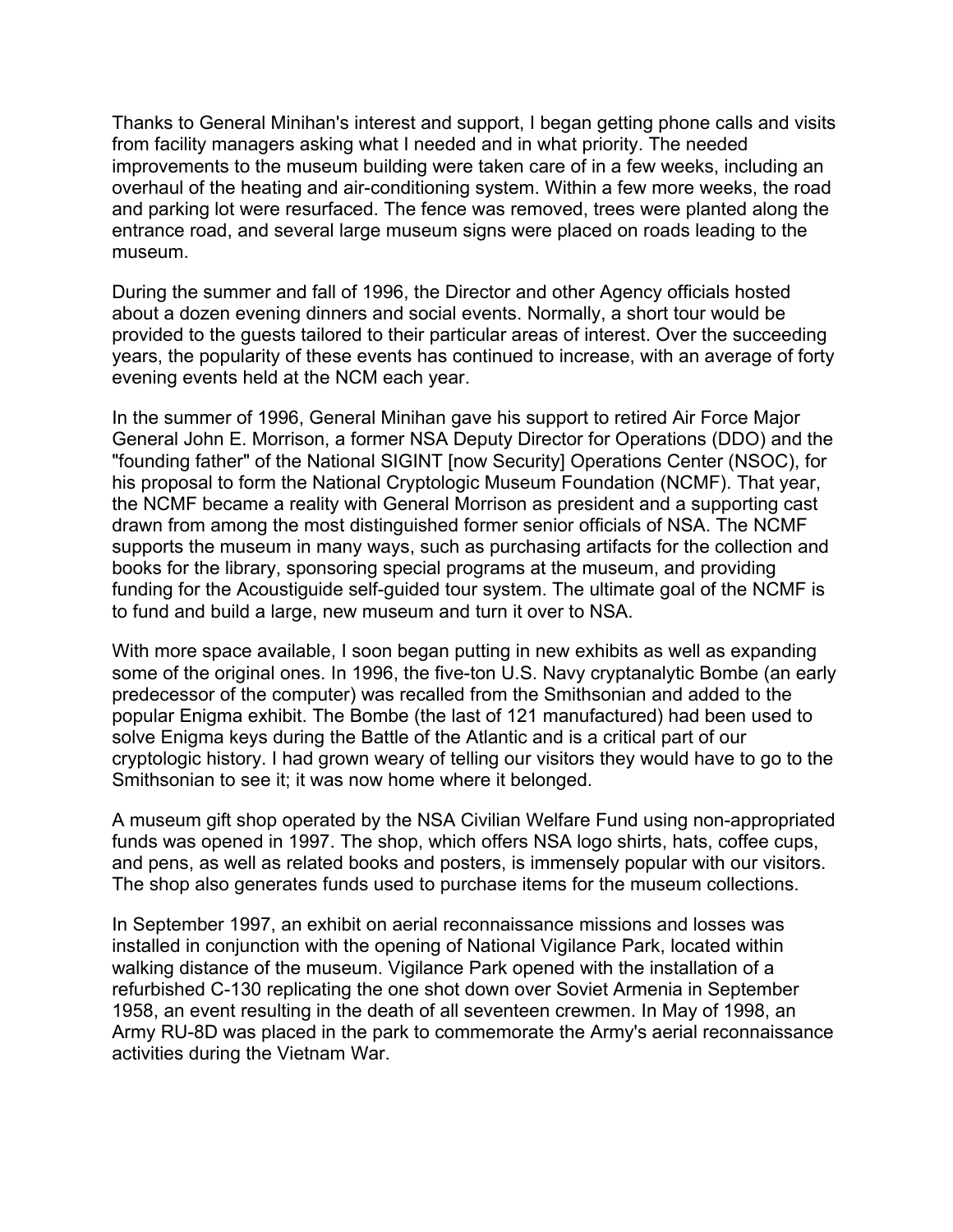In 1998, John Hulstrand left for another position, and Jennifer Wilcox became the new assistant curator in April 1999. She soon became an indispensable part of my small staff. Jennifer had worked at the museum on a six-month diversity tour in 1996. Within a short amount of time, she wrote a booklet on women cryptologists in WWII. She made herself a true expert on the cryptanalytic Bombe, as she designed and upgraded the exhibit and wrote a groundbreaking booklet explaining how the Bombe worked. She also took charge of our school and Scout outreach program, vastly increasing the number of their visits to the museum.

That same year, Vernon "Rick" Henderson joined the staff, as Larry Sharp retired. Rick had been the facilities specialist assigned to the museum and surrounding buildings since before the museum opened. Rick had always been there for me with a true "cando" work attitude. He was a natural to join the staff and take on the daunting dual tasks of collections manager and COMSEC custodian. Rick also proved to be adept at working with school and Scout groups and has a special way of relating to senior adult visitors.

We also installed a replica of the NSA/CSS Cryptologic Memorial located in the OPS2B Building. The memorial lists the names of more than 150 individuals who lost their lives in cryptologic service. That same year, an exhibit on cryptologic support to the Vietnam War was installed using recently declassified information. By the end of 1998, we had installed a new gallery dedicated to the Information Assurance mission, and we were again beginning to run out of space.

In 1999, the NCM was the beneficiary of a NSA program known as Soft Landing. As "Soft Landers," newly retired NSA employees continued to work for twelve to eighteen months, but for a contractor that assigned them to "new work." Andy Maxson and Stella Adams each worked at the museum for eighteen months during which time they developed educational and outreach programs and traveling exhibits, as well as helped with all other aspects of museum operations. Andy also brought us into the computer age by importing a computer network program for the museum calendar. During those flourishing times, the NCM staff level grew to six employees plus some fifteen volunteers working as docents, librarians, and collection specialists.

The struggling museum library, which had had several librarians over the preceding years, gained a permanent and superb librarian in Rowena Clough. Rowena's warm and friendly personality, coupled with her professionalism, soon had the library gaining a fine reputation that quickly spread throughout the academic community. She rapidly expanded and transformed the collection into a truly unique tool, accessible to researchers the world over.

In one of his last ceremonial functions as Director, General Minihan presided over a ceremony at the museum as we opened the Cryptologic Hall of Honor in March of 1999. Eight cryptologic pioneers were inducted that first year, followed by three more in 2000, four in 2001, six in 2002, and four in 2003. Located in the museum lobby, the Hall of Honor pays public tribute to the men and women who were, until their election to the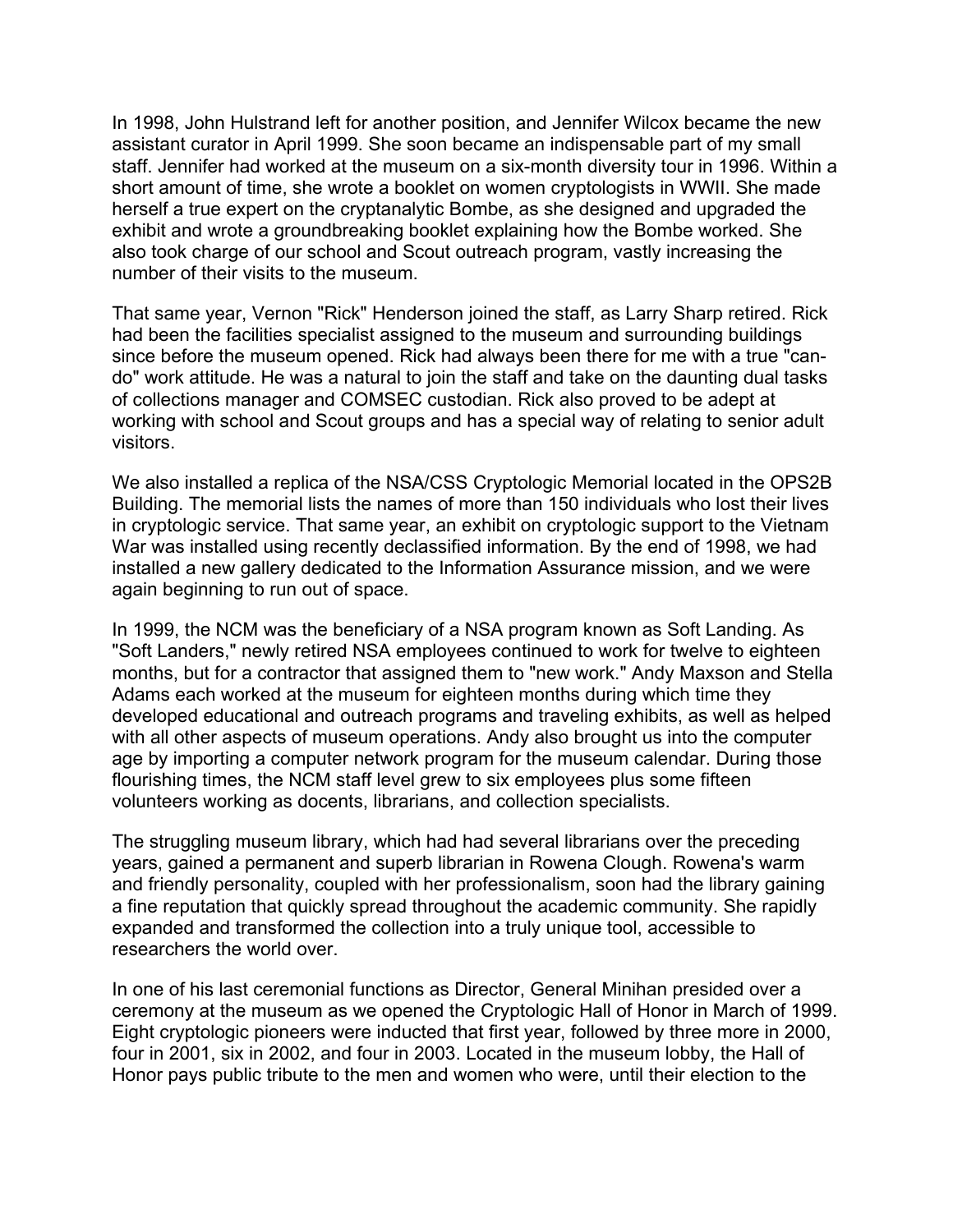Hall, unsung heroes of the cryptologic profession. They willingly served in silence, never dreaming that one day a grateful nation would give them public recognition.

During General Minihan's tour, the museum became a "world-class museum." In fact, those were the very words expressed by Senator Patrick J. Moynihan during a tour of the museum in 1997. We had grown from one exhibit area to four, and by the end of Minihan's tour, our annual visitation had increased from 10,000 to more than 40,000. General Minihan's support for the NCM and his understanding of its value to the Agency had not only brought about a renaissance for the museum, but it had also positioned us for groundbreaking events to come.

## About Exhibits

Our exhibits are carefully planned to show and explain as much as possible of our rich cryptologic heritage and mission. Typically, the museum staff, working in conjunction with the Center for Cryptologic History and the Office of Public and Media Affairs, will develop a new exhibit we believe would be interesting. Often, however, I will receive a request and direction from the DIRNSA or other senior NSA officials for a new exhibit. Once a new exhibit is decided upon, we research the subject, write the captions, and select the photographs and artifacts to be used. Then I work with the NSA Graphics Design Team to develop, fabricate, and install the exhibit. If all goes well, we end up with a visually effective and informative exhibit.

NCM exhibits cover the early sixteenth century to the modern era. There is a "Rare Book" exhibit featuring the book *Polygraphia*, published in 1518, and other ancient books on cryptology. We have an area devoted to the Civil War featuring a rare Signal Honors Flag and a replica of a sampler quilt quite possibly used by the Underground Railroad to communicate secret message to escaping slaves.

There is a section on WW I, with a recreated intercept site as used by the American Army along the Verdun Front. We have a large exhibit area on WW II cipher machines and the machines that solved the Axis cipher machines. This area features eight German Enigma cipher machines; the U.S. SIGABA cipher machine, which was never solved by Axis cryptanalysts; the U.S. PURPLE Analog, used to break the Japanese diplomatic system known as PURPLE; and many other machines of the era. Our WW II area also highlights the Battle of Midway and the role of Native American Code Talkers in Europe and the Far East.

Moving into the latter half of the  $20<sup>th</sup>$  century, we have exhibits on the Korean and Vietnam Wars, both featuring some superb artifacts of the eras. On permanent loan to us from the Naval Research Laboratories is a reproduction of the second intelligence satellite, from the first series of intelligence satellites, GRAB, launched in the early 1960s. We have a replica of the Great Seal of the U.S. found in Moscow in the American ambassador's residential office. It remained on the wall for seven years before an implanted KGB listening device was discovered in 1952. The Great Seal is next to a case containing a fragment of Francis Gary Powers' U2 reconnaissance plane,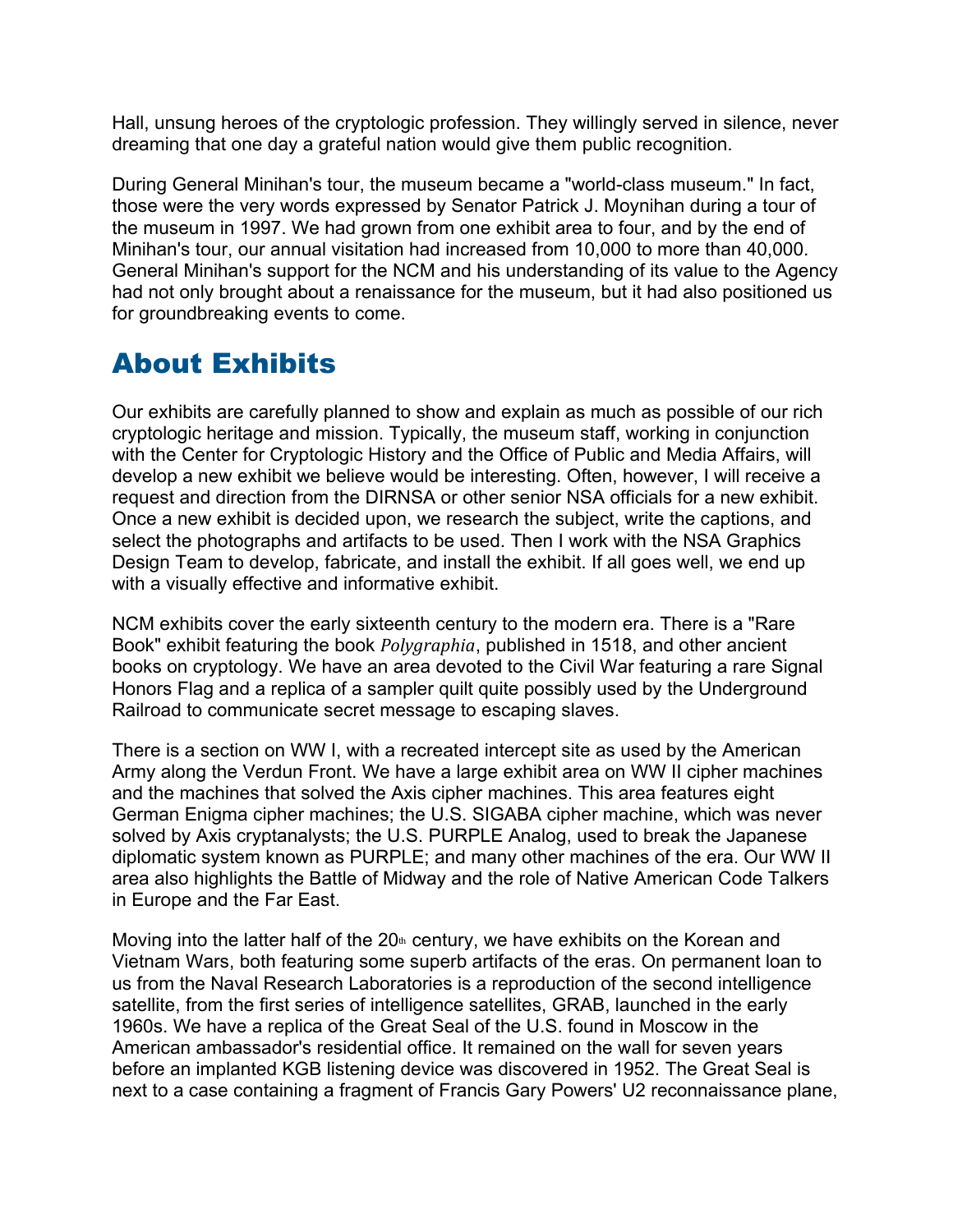which crashed in the Soviet Union in 1960. There is also the NSA "RISSMAN" Telemetry Processing System, taken out of service in 1995. Recently retired supercomputers and an operating Storagetek data retrieval machine are also on display.

We completely redesigned and installed a new Information Assurance Gallery in August 2002. The history of cryptography (the development of secure codes and cipher systems) is told here. It features artifacts and equipment from the 19th century to the present era, including computer security and biometrics.

## On the Cutting Edge

When Lieutenant General Michael V. Hayden, USAF, became DIRNSA in March 1999, he had a mandate from Congress to restructure the Agency and position it for the new millennium. With a graduate degree in history, it was not long before General Hayden visited the museum for a complete tour. He not only saw the value of the museum for entertaining distinguished visitors and what a great public outreach it was, but he also realized that it could be a valuable asset for improving NSA's message to the media.

On 6 March 2000, both the CCH and NCM were placed under the Public Affairs Office. Then ten months later, the CCH was resubordinated to the National Cryptologic School while the NCM stayed on as part of the PAO. Public Affairs Officers Jane Hudgins and Patrick Weadon began working closely with me to better coordinate, integrate, and prioritize museum operations with NSA corporate operations. Their efforts made immediate and positive improvements in operations, and they both continue in that vital role today. General Hayden and NSA Director of Public Affairs Judi Emmel began a strategy to put a more public face on the Agency and to engage with the media in an unprecedented manner. The NCM was to play a major part in the new initiative.

General Hayden began inviting the news media to cover the unveiling of new exhibits at the museum. A great example is the opening of a new exhibit on 18 September 2000 commemorating cryptologic support activities during the Korean War. The exhibit contains recently declassified information and was the first event in NSA's public observance of the fiftieth anniversary of the Korean War.

Other examples of museum events covered by the news media are ceremonies inducting new members into the NSA Hall of Honor, the opening of an exhibit on the African American experience at NSA, and a temporary 2001 exhibit on U.S. Coast Guard cryptanalytic activities during Prohibition loaned to us by the U.S. Coast Guard.

Television production crews have continued to use the NCM to videotape background footage as well as new historical programs. In early 2001, the Discovery Science Channel interviewed Jennifer Wilcox and me for a program about breaking the German Enigma cipher machine during World War II. The program aired internationally on television and the Internet.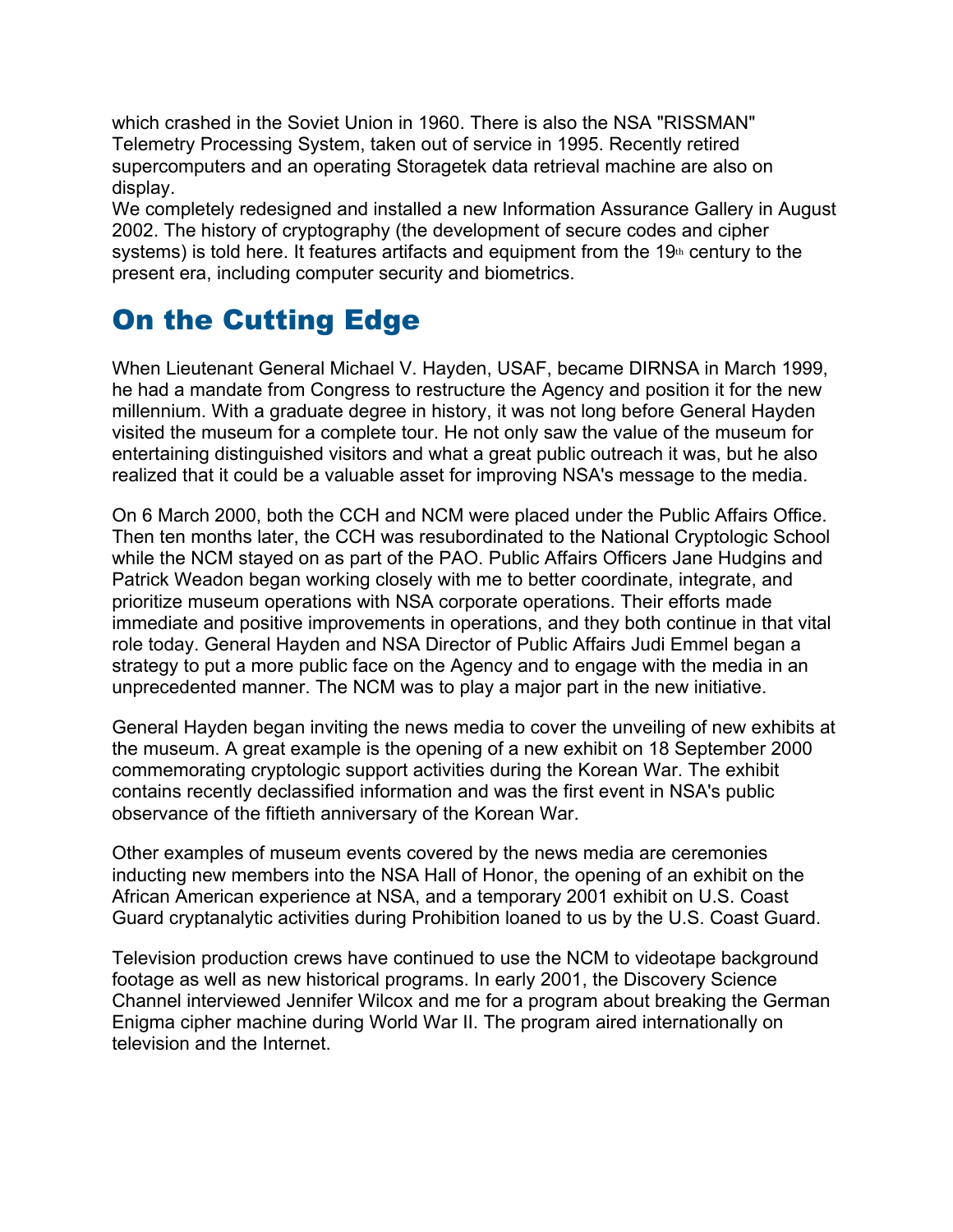Judi Emmel and Agency officials often meet with writers and media representatives in the museum conference room for discussions and interviews on a myriad of topics. These meetings often begin or conclude with a short tour of the museum.

Several U.S. senators have toured the museum, and congressional staffers routinely visit the NCM for tours and unclassified background briefings while visiting NSA. These visitors often comment on how the information gained during their tour has given them a greater understanding of cryptology and its importance to our national security. Maryland's U.S. Senator Barbara Mikulski has even used the museum for a staff meeting and a meeting with her Veteran Affairs Advisory Board.

With General Hayden's many-faceted use of the NCM, it has continued to evolve into an important tool in fostering for the American people a clearer understanding and appreciation for NSA and its vital mission in the post-Cold War era.

#### The New Millennium

The museum is often referred to as "NSA's gateway to the public," and visitors from every station in life from across America and the world routinely express their appreciation of the museum. During calendar year 2002, the NCM was host to over 50,000 visitors, with staff and docents providing in excess of 1,200 tours. Dozens of primary, secondary, and university-level math, computer science, history, and language classes were among the visitors. Active-duty military and veterans groups continue to visit in large numbers, as do Boy and Girl Scout troops. Among the most appreciative of our visitors are the dozens of senior adult groups that visit annually.

The museum has proved to be good for employees' morale, as they enjoy bringing family and friends to the museum - the only place they can share something about the nature of their work. Historically, with many out-of-town families visiting, the day after Thanksgiving is our busiest day of the year - just like the shopping malls! Christmas week is always very busy as well. On those days, it is typical to begin each of a dozen or more tours with a few people and end up with thirty or more by its conclusion.

The NCM is a valuable asset as a recruiting tool for prospective new employee. Examples of this are the Presidential Classroom and the National Youth Forum, which visit twice annually, receiving tours tailored to spark their interest in possible careers in the cryptologic profession. The NCM also gives new hires an appreciation and understanding of their new profession

It is especially gratifying for me when I see the light of understanding appear in the eyes of our military visitors after they see historical examples of the role signals intelligence (SIGINT) has played in giving our forces a decisive edge time after time throughout the  $20<sup>th</sup>$  century. On the flip side, they see the consequences of inadequate communications security (COMSEC) practices. These lessons are particularly valuable in today's continually evolving environment of cyberspace warfare resulting in an ever more demanding role for Information Assurance.